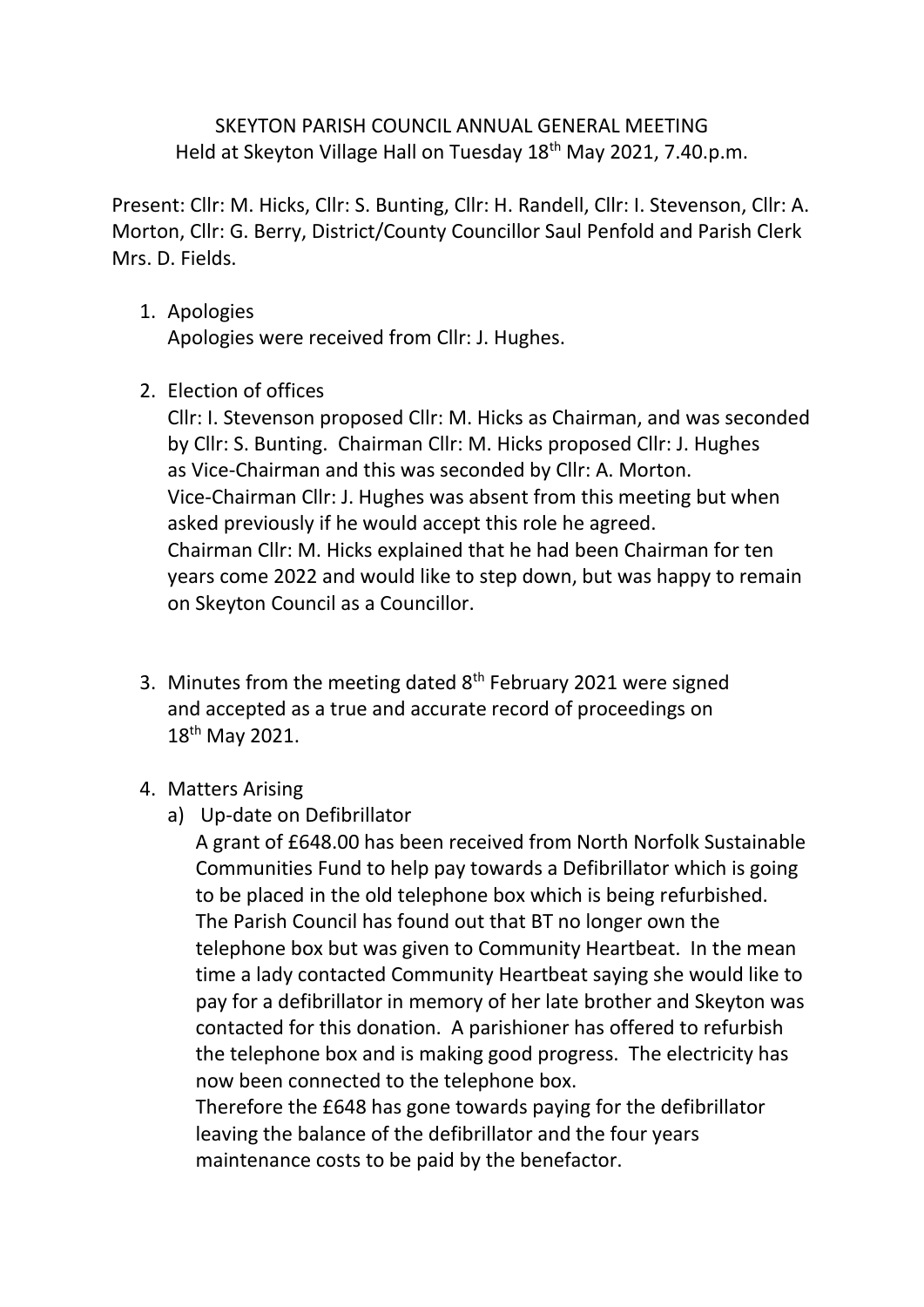b) Up-date on Dog Fouling Bins

It was brought to the Council's attention that there had been quite a bit of dog mess in the village and on the fields that had not been cleared up by the dog's owners. Enquiries were made from NNDC who wanted £175.00 to supply and erect one dog bin. Wybone supplies metal dog bins (56 litre) at a cost of £124.99 +VAT. NNDC would empty these bins at a cost to the Council of £3.50 Also, the Parish Council would have to get permission from the Highways as to where these bins were going to be sited due to access in emptying said bins.

It was decided that the bins and emptying of them would cost the Council too much revenue and it was thought purchasing some laminated signs was the way forward. The signs would ask the owners to keep their dog on leads. Especially when walking through fields where any type of food is growing, as it is an offence to let your dog foul in such a field. "Polite reminder" was thought to be the best option.

c) Up-date on Goat camping site.

During Covid lock down in February it was reported that there had been semi-permanent motorhomes being occupied on the site, contravening the planning policy and then Coronavirus Act 2020 restricting movement and general health and safety. This was reported to the Planning at NNDC who visited the site and said the motor-homes were occupied by construction workers. It was also reported that sewage had been pumped out into a farmer's adjoining fields. This has been reported to the Environmental Agency and we are still waiting on a reply. District/County Councillor S. Penfold at the meeting emailed the Agency reminding them we still had not received a reply. It was reported that the site had a package treatment plant, but was it big enough to cope with the site.

- 5. Correspondence
	- a) No correspondence at present.
- 6. Planning
	- a) Beech Farm Bungalow. NNDC recommended alterations with Conditions, ie only one chimney. Reduced the height of the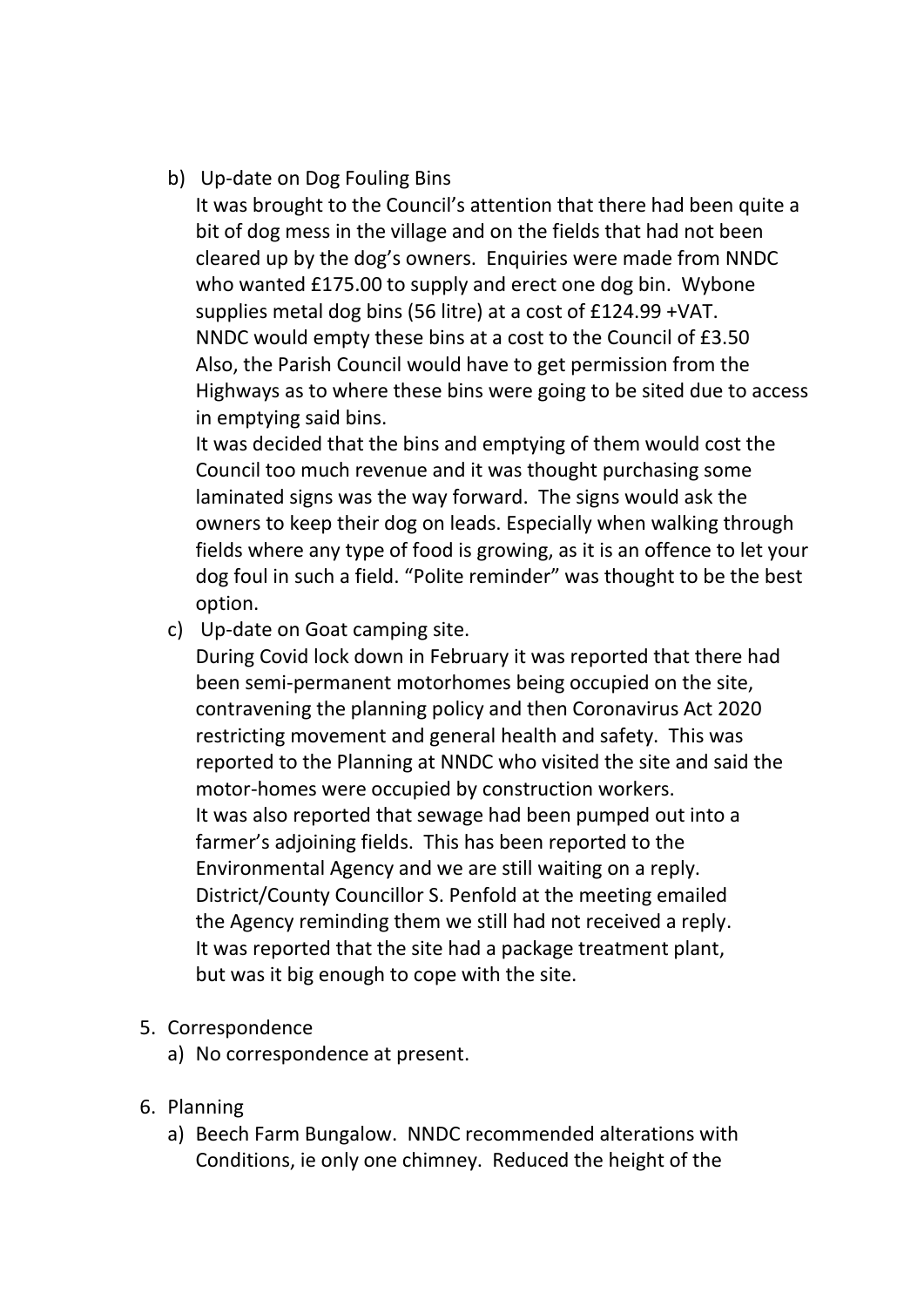Building. It was suggested that Skeyton Parish Council kept a watchful eye on the building works so conditions would not be breached.

- b) NNDC holding a zoom meeting on Monday 24thMay 2021 Parish Clerk unable to attend and the Chairman asked Cllr: I. Stevenson if he would join the meeting and report back.
- c) Pre-applications. A question from Cllr: G. Berry regarding Pre-applications. District/Councillor S.Penfold to investigate with Planning at NNDC.

Answer has been emailed to all Councillor's

- 7. Finance
	- a) Accounts Section 1 Annual Governance Statement and Section 2 Accounting Statements were both signed and the Certification of Exemption will be posted.
	- b) Bank Statement. TSB Account = £2,9000.08
	- c) Insurance stays the same as last year £71.00, cheque signed.
	- d) First Precept for 2021-22 received.
	- e) Grant for defibrillator of £648.00 received
	- f) Community Heartbeat Invoice for £648.00 paid.
	- g) Clerk's wages and tax paid.
	- h) Invoice for new cartridge for printer, paid.
	- i) NALC invoice for £98.41 2021/22 paid.
	- j) Bottle Bank, first invoice for 2021 £10.80 paid.
- 8. Highways
	- a) Up-date on Causeway. No conclusion as yet, keep reminding. All Councillor's concerned that something will happen along this stretch of road. District/County Councillor S. Penfold going to keep pushing for a result. He is going to give the Highways a monthly report on short term, medium term and ongoing problems.
	- b) Pot holes. Still potholes outside Beech Farm. This has been reported time and time again. A cyclist could have a serious injury if they fell off.

Large pot hole at Crossroads, tree root coming to the surface of the road.

Outside Skeyton Lodge a grup has been filled in with tarmac from the road.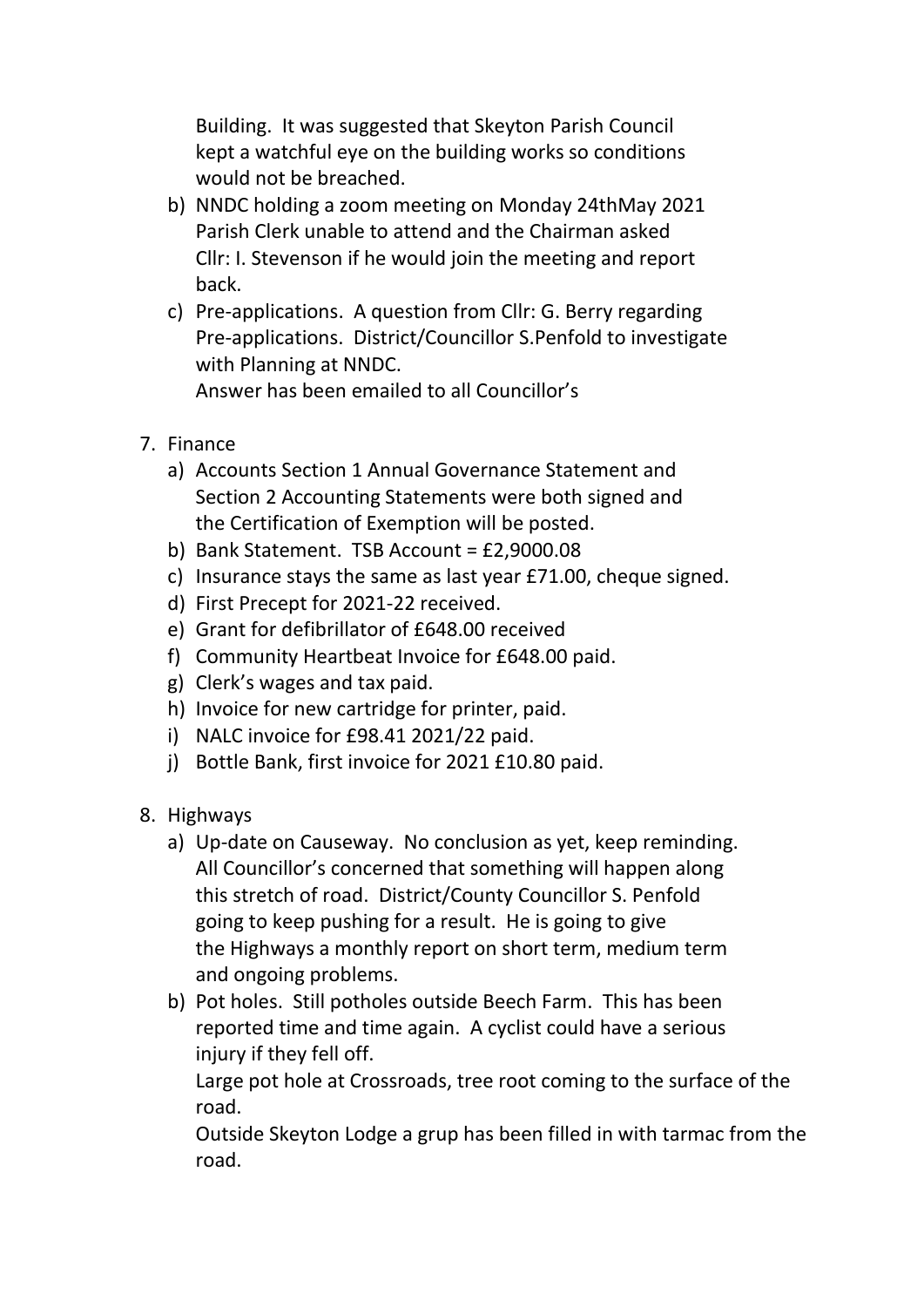9. Any other business.

A report from District/County Councillor S. Penfold. Plans for a Western Link around North Walsham, relief road for the B1150, sweeping round near the Water Tower, carrying on to the Industrial Estate, meaning no large vehicles would be entering into the town. 1800 houses to be built around this area over the next 15 years up to 2036.

Open consultation at the moment go to [www.north](http://www.north-norfolk.gov.uk/northwalshamwest)[norfolk.gov.uk/northwalshamwest](http://www.north-norfolk.gov.uk/northwalshamwest) for more information.

County Council having a meeting at the Show Ground on Monday 7th June to decide on Western NDR. Very controversial. Up-date on Covid 18 cases per 1000,000 in Norfolk. Indian Variant, 10 cases, 6 different locations. Perhaps third spike in Autumn! Like first Spike in 2020 but more transmittable.

It was report by Cllr: I. Stevenson that he was not happy about how his Council Tax was explained and he was still waiting for a reply from NNDC.

Cllr: S. Bunting raised concerns re: Chapel Road, Skeyton. The road was in a bad state of repair and tradesmen were not willing to deliver goods to properties down this road. An old freezer and several old cars had been dumped. Council to find out who is responsible for the road.

Cllr: H. Randell reported a sign broken from Breck's Loke to Swanton Abbott. This had been reported before but would be raised again. It had been brought to the attention of the Council that on  $28<sup>th</sup>$ September 2020 a storm caused a tree to fall on a telephone cable and pole. 30th October 2020 open Reach erected 2 new poles but left a large expanse of cable lying in the verge over a meadow access point. It has laid there now for 8 months. Their concern is will the cable be shredded when the verge is cut. This has been reported to their phone provider, but to no avail.

All above were reported to S. Penfold who in turn would try and get to the bottom of these complaints.

Lastly Skeyton Parish Council would like to say "THANK-YOU" to